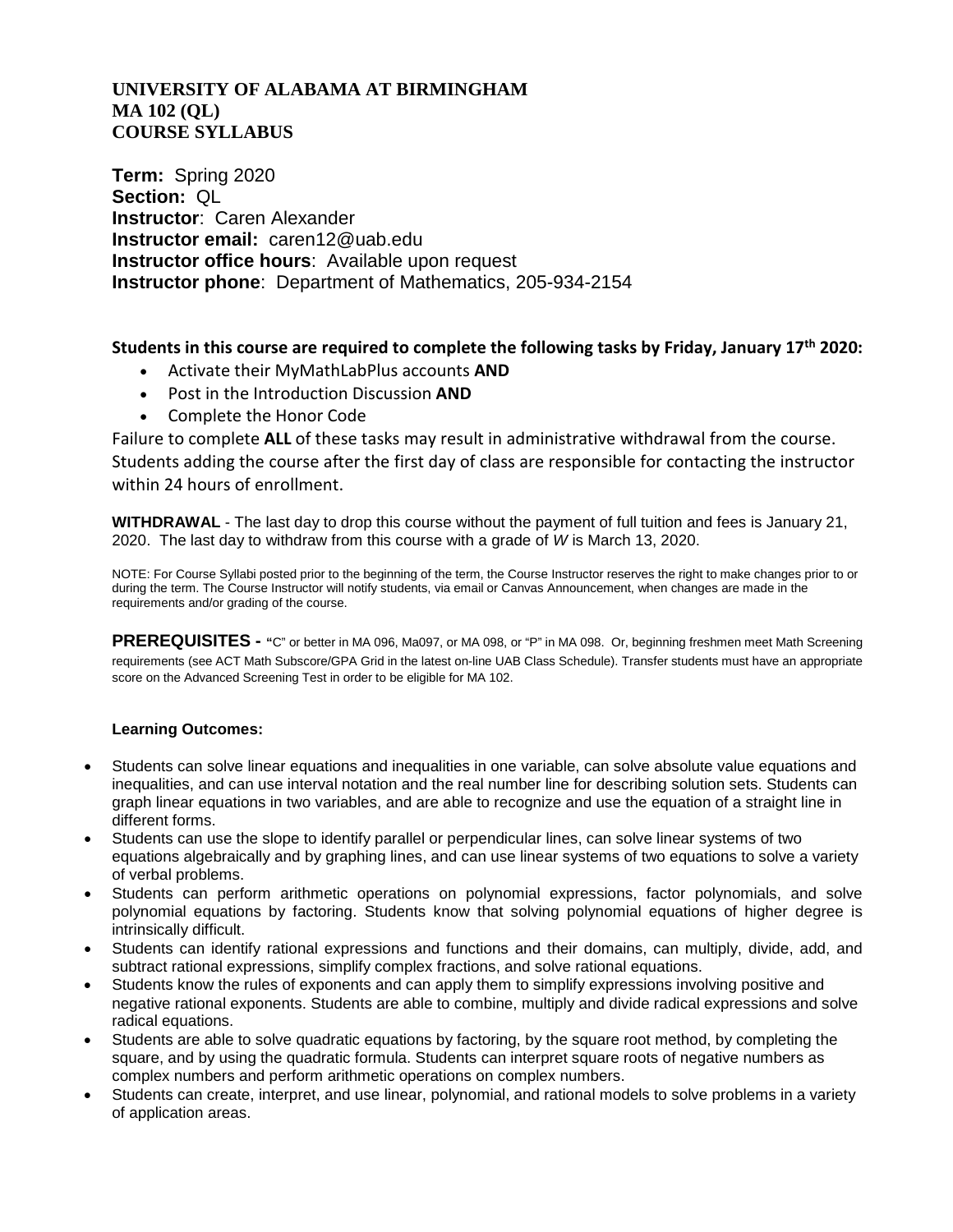**Course Description:** (3 semester hours). Absolute values. Cartesian coordinates. Graphs of equations. Concept of a function. Function notation. Lines. Linear systems. Word problems with linear models. Algebra of polynomials. Factoring of polynomials. Polynomial Division. Algebra of fractional expressions. Literal equations. Rational equations. Word problems with rational models. Integer and rational exponents. Algebra of radical expressions. Radical equations. Complex numbers. Introduction to quadratic functions. Quadratic equations.

**This course is about developing quantitative reasoning ability as well as acquiring specific mathematical skills** (algebra, arithmetic, etc.). The above learning outcomes are realized in the course with a variety of learning opportunities (group work, video lecture, and computer-aided instruction)

## **MATERIALS:**

*Intermediate Algebra MA 102 package,* **which includes a** *UAB Math 102 Student Workbook, by Elena Kravchuk***, Pearson/Prentice Hall, and MyMathLabPlus ACCESS CODE, is recommended**. **You must purchase a course ACCESS CODE unless you are repeating the course and the same online textbook is being used.**

**ALL students MUST PURCHASE a MyMathLab PLUS ACCESS CODE.** NO EXTENSIONS of deadlines are given due to failure to purchase the required materials.

**Calculator**: During testing, only the computer desktop calculator may be used and no graphing or handheld calculators are allowed.

**Whiteboard:** For testing, you will be required to use an 8.5" x 11" whiteboard to work out problems. Paper will not be permitted.

## **Access for a course in MyMathLab Plus:**

All Homework, Quizzes, and Tests for this course are available only in MyMathLab Plus. A MyMathLab Plus account has already been established for you and must be activated.

- □ Log in to **BlazerNet** and click on the MyMathLab Plus link.
- □ Click on your course.
- □ Choose one of the following:
	- o Access Code (enter your printed code)
	- o Buy Now (credit card required)
	- o Pay Later (allows temporary access, good for only 14 days, no extensions when it expires)\*

\***Once Pay Later (Temporary Access) has expired, you will be prompted to choose Access Code or Buy Now. You will no longer have access to your course materials and assignments in MyMathLab Plus until you enter your code or purchase it.** Please note that there will be **NO EXTENSIONS for missed homework, quiz, or test deadlines due to failure to purchase access to your online materials.**

If you have any questions regarding your MyMathLab Plus account, email the course instructor. Please note that there will be **NO EXTENSIONS for missed homework, quiz, or test deadlines due to failure to purchase access to your online materials.**

## **STUDENT EXPECTATIONS STATEMENT:**

The Course Syllabus and Schedule serve as a Contract by which the student must comply. An excuse of "not knowing" information covered in these documents is not an acceptable excuse for making mistakes in this class.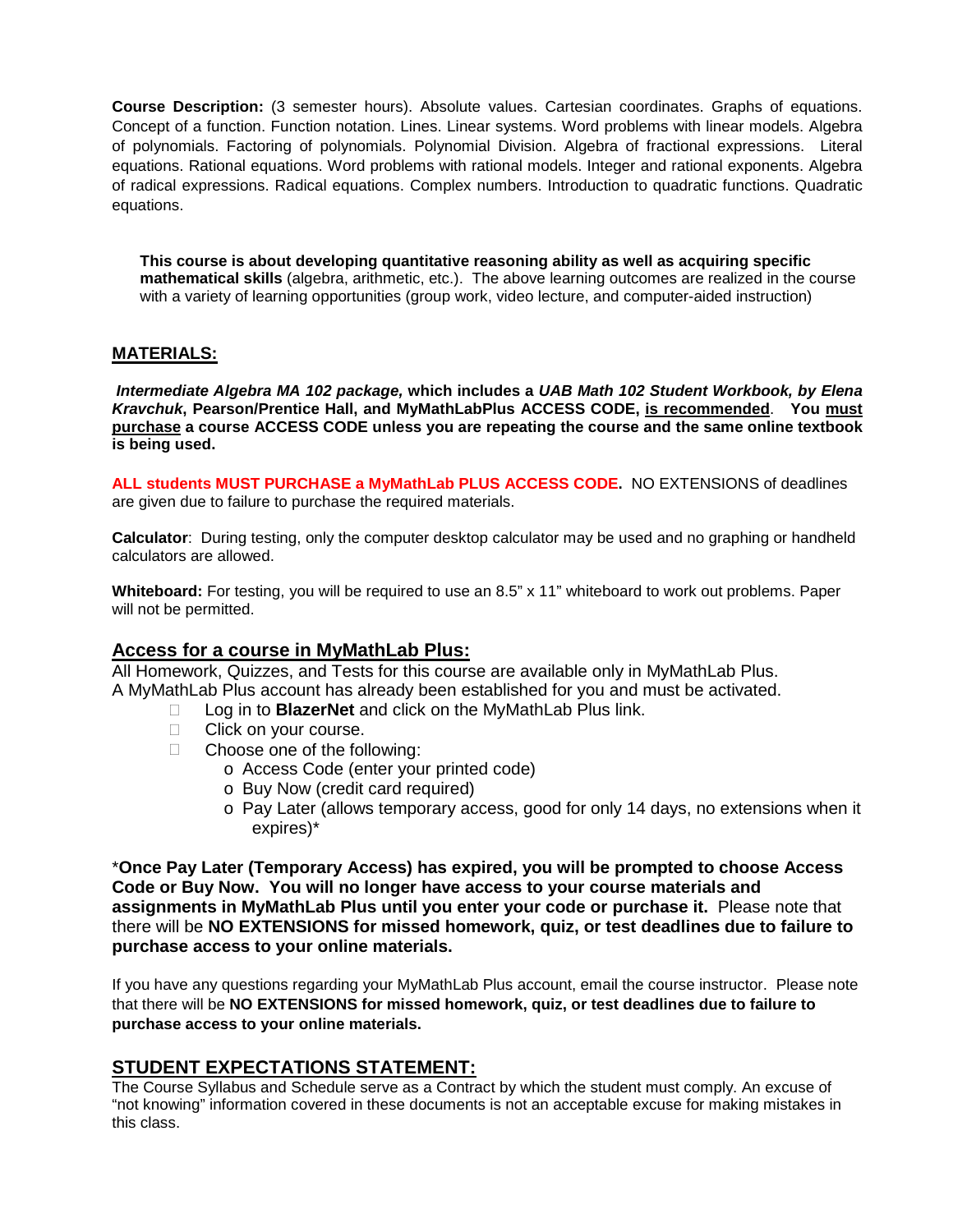- Students are required to complete weekly assignments and learning activities by the deadline. All deadlines are based on CENTRAL TIME. **There are NO EXTENSIONS of DEADLINES**, however you can complete homework and quiz assignments late for up to half credit.
- Students are expected to maintain an active BlazerNet account.
- Students are expected to read the Schedule and Syllabus for this class in Canvas.
- Students are expected to check their UAB email daily and respond within 48 hours to instructor emails.
- All students are required to obtain and use the UAB email address that is automatically assigned to them as UAB students. All official correspondence will be sent ONLY to the @UAB.edu email address.
- All students are responsible for ensuring that the correct UAB email address is listed in Canvas by the end of Week 1, and that their UAB email account is in proper working order during the entire time they are enrolled at UAB. Email is the only way the Course Instructor can, at least initially, communicate with students. It is the student's responsibility to make sure a valid email address is provided. Failure on the student's part to do so can result in the student missing important information that could affect his grade. **Students are responsible for the information that is sent to their UAB email account.** The Course Instructor will not accept emails sent from other accounts.
- **Students are expected to devote an average of 8 to 12 hours per week to this class**.
- **Students are expected to have a back-up plan** in the event their computer has operational problems, there is loss of electricity, or there is loss of Internet access. These are not an excuse for late or incomplete submission of assignments, nor are they acceptable reasons for an assignment deadline extension. UAB's MLL, most public libraries, school libraries, university libraries, etc. have computers with Internet access and are available for use by the public.
- The **Math Learning Lab** (**MLL**) in 202 Heritage Hall is available for student use Monday through Friday. Students in this course may use the computers to complete assignments, and they may get assistance from math tutors. Tutors will not solve all of your problems or sit with you for extended periods of time, but they will help guide you so that you can complete your work independently. No appointment is necessary. The hours of operation are usually Monday through Thursday 9:00am to 7:00pm, and Fridays 9:00am to 2:00pm. Limited hours are available during final exams. The MLL is closed during all holidays and breaks. Go to the math department website and click on Student Resources tab for details [\(http://www.uab.edu/mathematics\)](http://www.uab.edu/mathematics). Note that all computer use in the MLL is monitored.
- Students are expected to participate in this course by following the Course Syllabus, Class Schedule, and any additional information provided by the Course Instructor.
- Students are expected to remain in regular contact with the Course Instructor via UAB email.
- **Students are expected to use their UAB email** for one-on-one instructor/student conferencing or to schedule an individual meeting. If a student has a question about the material, then he should ask for help during the Lab meeting or use the Ask My Instructor link in MyMathLab Plus at other times to email the instructor.
- **Students are expected to review their grades and participation** by clicking on UAB Grade for MA 102-QL in MyMathLab Plus [\(https://secure.cas.uab.edu/mll/db\)](https://secure.cas.uab.edu/mll/db) **on a regular basis.** The Course Instructor does not use email to communicate grades or comments about graded assignments.
- Students in this class will be expected to:
	- o Speak and write Standard English.
	- o Work cooperatively with others.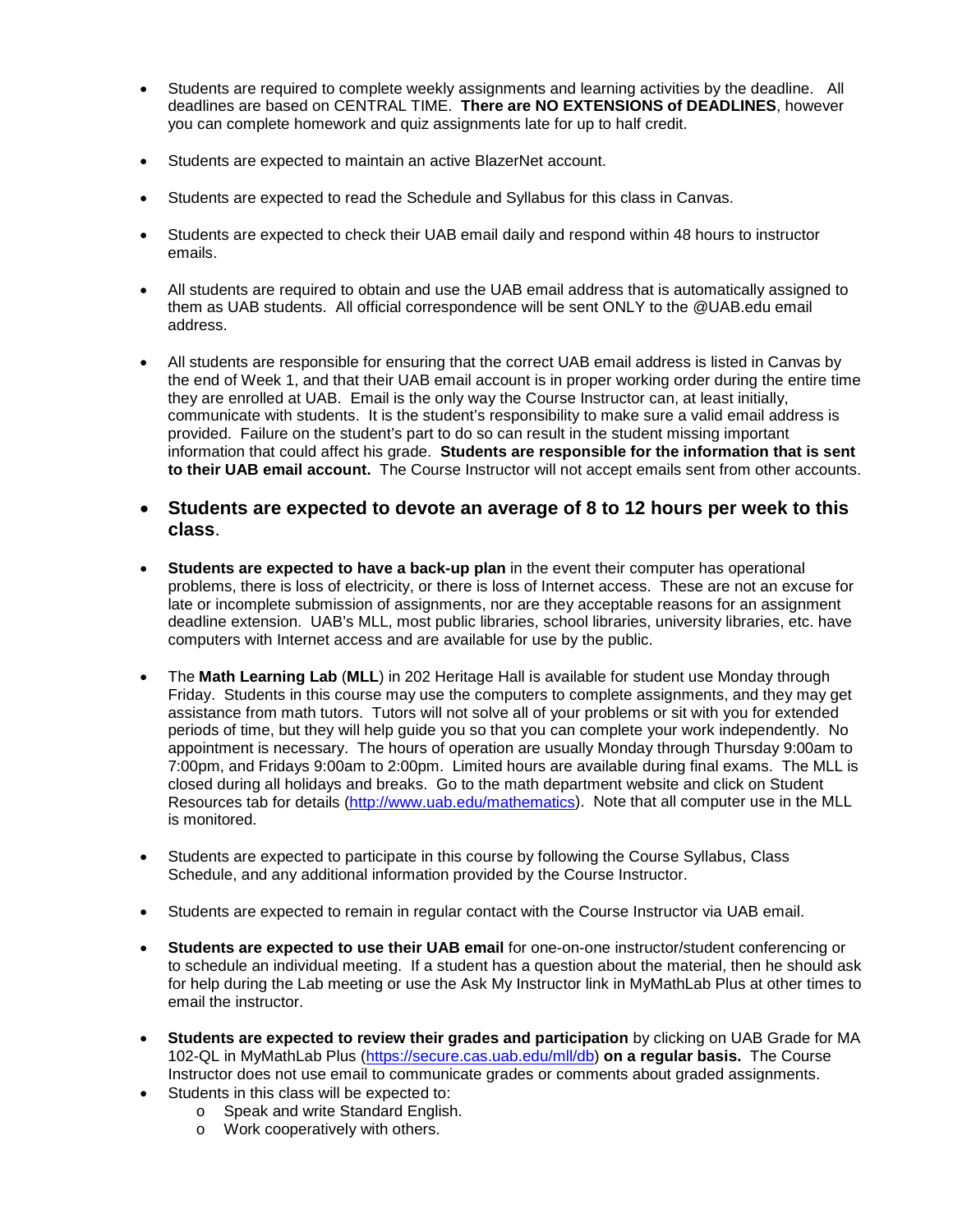- o Possess independent reading and study skills at the university level.
- o Possess basic computer skills.
- o Possess the appropriate computer software and hardware necessary for successful participation in the class if they choose to work outside the MLL.

# **TECHNOLOGY REQUIREMENTS -** Students must have:

- Access to BlazerNet. Students will link to Canvas and MyMathLab Plus here.
- A UAB email account that can be accessed on a daily basis.
- Email software capable of sending and receiving attached files.
- Students who work outside of the MLL must have:
	- o Reliable access to the Internet with a 56k modem or better.
	- o 1 GB RAM or better.<br>o 2GHz processor or be
	-
	- o 2GHz processor or better.<br>
	o A personal computer capa A personal computer capable of running MyMathLab Plus. Students who use older or beta browser versions will have compatibility problems with MyMathLab Plus.
	- o Virus protection software, installed and active, to prevent the spread of viruses via the Internet and email. It should be continually updated!
	- o Not having a computer, computer problems, computer crashes, loss of Internet, and/or loss of electricity are NOT acceptable excuses for late work, incomplete work, or a request for an assignment deadline extension. **Students are expected to have a back-up plan** in case any of these occur.

**CLASS SCHEDULE** - A copy of the class schedule is posted in Canvas. The class schedule identifies the specific dates and times of all assignments and deadlines. It also identifies the chapters and sections of the text that correspond to the homework, quizzes, and tests.

**COURSE STRUCTURE -** This course is primarily computer-based. Students must have reliable access to **BlazerNet** so they can work on their assignments in MyMathLab Plus and Canvas. Students who work on the assignments outside of the MLL must ensure that they meet the system requirements.

**Before beginning your first assignments in MyMathLabPlus, there is a required Syllabus Quiz.**

**Students are required to earn 100% on this quiz to gain access to the homework and quiz sets.** 

• **HOMEWORK** - There are 13 homework assignments that are required, and each is worth 6 points. Homework is completed and submitted in MyMathLab Plus (access code required). Students access MyMathLab Plus through BlazerNet. When the homework is submitted or closed in MyMathLab Plus, a score and percentage are given.

An unlimited number of attempts can be made on each homework problem before the deadline, so students should be able to earn 100% on ALL HOMEWORK. If a problem is marked with a red (X) as incorrect, then the student can click on *Similar Exercise* at the bottom of the page and work another problem correctly for full credit (before the deadline). Students can go in and out of the homework as many times as they like before the deadline (all of the work is automatically saved). Students earn points for homework completed on or before the due date. After the due date, students can review homework assignments and work similar exercises, but they cannot change their score.

All homework is available at the beginning of the term, so students may work ahead as much as they like. **There are NO EXTENSIONS or make ups for missed homework, but work can be completed after the deadline for up to half credit.**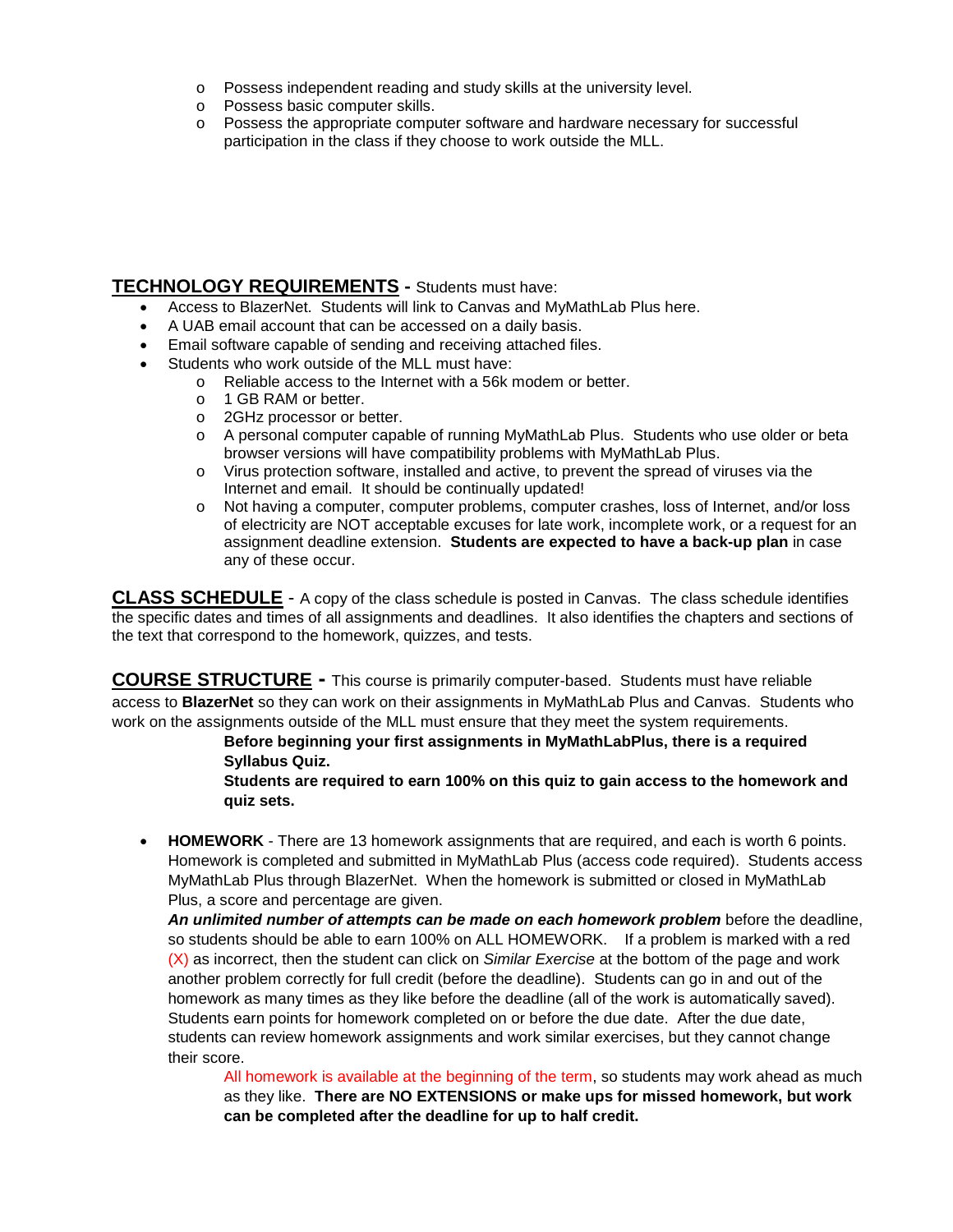• **QUIZZES** - There are 13 Quizzes that are required, and each is worth 6 points. Quizzes are completed and submitted in MyMathLab Plus. Students access MyMathLab Plus through BlazerNet. Once a Quiz is submitted in MyMathLab Plus, it is scored and a percentage is given. Students take the Quizzes on their own schedule, but they can only earn the Quiz points if the Quiz is taken on or before the due date. **Students must complete the Quizzes BY THEMSEVLES without any assistance from another person**. The Quizzes are timed, and they **must be taken in one sitting within 30 minutes**. Students cannot exit the Quiz or that will count as one of their attempts. Each quiz can be taken twice, and the highest score attained will count.

> All Quizzes are available at the beginning of the term, so students may work ahead as much as they like. **There are NO EXTENSIONS or make ups for missed Quizzes, but work can be completed after the deadline for up to half credit.**

- **TESTS -** There are four Exams and a Final Exam. Tests are completed and submitted in MyMathLabPlus. PorctorU will be used to monitor the testing session. Each Exam is worth 100 points and the Final Exam is worth 250 points. Once a test is submitted in MyMathLabPlus, it is scored and a percentage is given. The UAB score for the test can be found online at <https://secure.cas.uab.edu/mll/db/> or by clicking on "Check Your Grade" in MyMathLabPlus or Canvas. Students must take the tests during the scheduled dates and times under supervised remote proctoring as described in this syllabus. **Students must use their computer** (Windows/Safari) **scientific calculator during testing**. NO personal calculators are allowed. Students may use a paper sized whiteboard during testing, no paper is allowed. **Students are required to have a government issued photo ID during testing (UAB student ID, driver's license, etc).**
- **Practice Tests** are available in MyMathLabPlus. The Practice Tests do not count against a student's grade ( up to 4 bonus points for each practice exam and up to 4 bonus points for the final exam may be earned ), but they are recommended as a way to help them prepare for their tests. **The practice tests are NOT timed, and students may go in and out of them until they are ready to submit.**  Each practice test may be taken an unlimited amount of times.
- **PROBLEMS/Group Discussions (found in the current Module in Canvas) –** There are 13 weekly problems. Each week students are required to participate in a Group Discussion (according to the Group Discussion Rules posted on Canvas) to solve a problem. Then they must submit their solutions as individual papers in Canvas by the deadline (see Course Schedule). Students can earn up to 8 points on each individually submitted Problem and up to 7 participation points on each Group Discussion for a total of 15 points.

# **REQUIREMENT for Taking Tests:**

**Students will take the course tests using remote proctoring services through ProctorU**. You will find the information regarding ProctorU on Canvas. Please read the ProctorU handout information carefully before testing.

**Students are responsible for the technical requirements needed. The deadline for each test is posted on your course schedule.**

**Do not wait until the test due date to take and/or schedule your test. If you choose to wait until the due date to take your test, you are assuming the risk that some situation may prevent you from taking your test. Power outages, technical issues, and student personal problems are not acceptable reasons for missing a test deadline.**

• **NOTE THAT STUDENTS ARE RESPONSIBLE FOR PROCTORU TESTING FEES THAT ARE NOT COVERED BY UAB eLearning. UAB eLearning will NOT cover late fees or convenience testing fees but may cover regular test fees. Please see the ProctorU Student Information document posted in Canvas under the ProctorU Module.**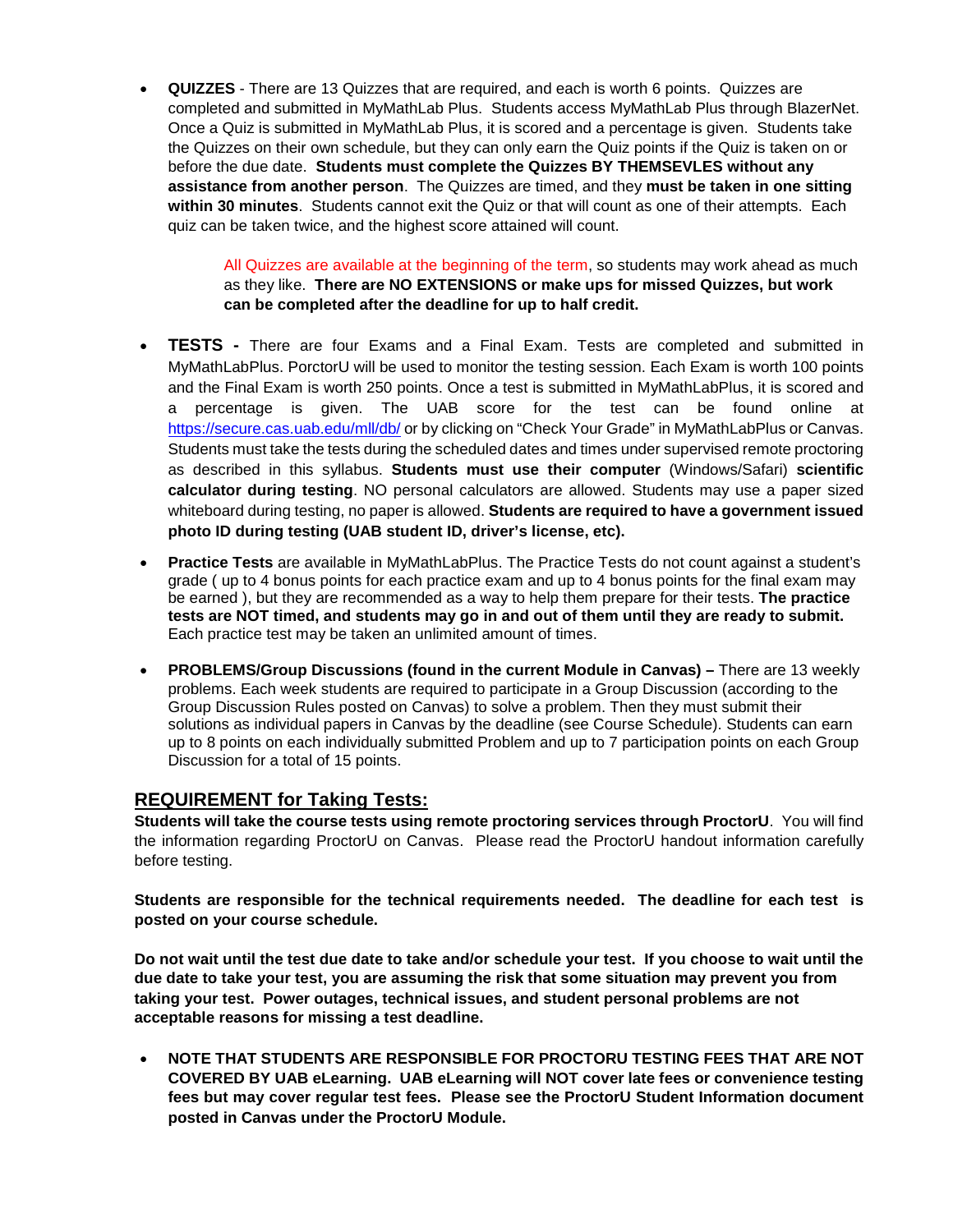**We reserve the right to require a student to re-take a test with ProctorU if any testing inconsistencies or questions of academic integrity arise during the testing session or after the review of the recording by the instructor. Students will be responsible for payment of any fees to retake a Test.**

**Academic misconduct undermines the purpose of education and can generally be defined as all acts of dishonesty in an academic or related matter and will not be tolerated.**

**Completing HW, Quizzes, and Tests in MyMathLab Plus -**All HW, Quizzes, and Tests may only be accessed through **BlazerNet.** Before students begin working at home, they must run the **browser check** and make sure they meet the **system requirements**. Please note that no make ups or extension of deadlines are given for technical problems.

Some troubleshooting tips for problems with MyMathLab Plus:

- **Close the browser** and start again by logging into BlazerNet.
- **Try another browser** if yours doesn't work. Install and use only supported browsers.
- You can only ACCESS YOUR COURSE through BlazerNet. **No other login pages will work**.
- If nothing works, contact Pearson's technical support via CHAT.
- Have a back-up plan. Make arrangements to work in the MLL or elsewhere in advance.
- **Email the instructor** if you have problems. He/she might be able to help.

#### **Canvas SITE MAP FOR MA 102**

- **HOME** This is the entry point for your Canvas course. You will be able to see links to all modules here.
- **SYLLABUS, SCHEDULE, & COURSE MATERIALS** The following information can be found here: Instructor information, Syllabus, Schedule and Additional Assignment Information, Rubric for MA 102 Group Problems, Groups Rules, and ProctorU testing information.
- **MODULES –** Your course will be divided into weekly modules. You will be able to access the current week's assignments by clicking on the current week in Canvas. In each module will be a series of assignments to complete along with the weekly goals.
- **GRADES –** You will be able to view grades for your weekly discussion and problem here. NOTE: Grades for homework, quizzes, and tests, as well as your overall grade, must be viewed in the UAB grade database (log in to MyMathLabPlus and click on the UAB Grade for MA 102-QL link to view all grades).

**COURSE GRADES -** Students earn their grade in the course by accumulating points. There is a maximum of 1000 points available. No points are available after the Final Exam is taken, so students should earn as many points as possible throughout the semester by completing all assignments by the deadline. NO late assignments are accepted or allowed, and no adjustments will be made.

All assignment grades will be posted and maintained in the math department database, which can be accessed in by going to [https://secure.cas.uab.edu/mll/db/.](https://secure.cas.uab.edu/mll/db/)

Note that **FINAL GRADES are awarded by TOTAL POINTS EARNED**, NOT by percentages. Percentages give students an idea of how they are doing in the class on a day-to-day basis, but they are constantly changing since they are based on the deadlines as of the current date. Percentages are not rounded. Total points and percentages won't usually match until the end of the semester (after all deadlines have passed).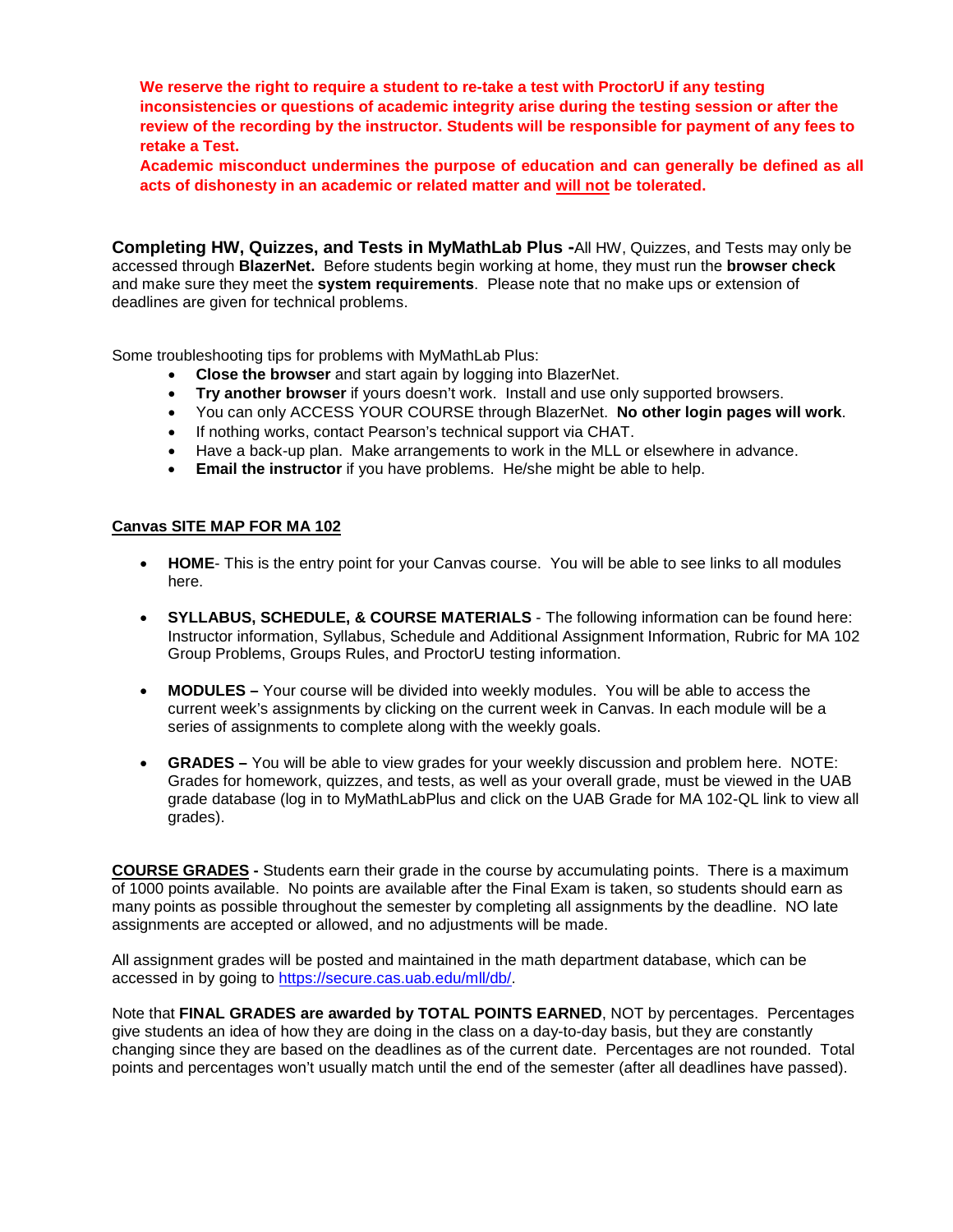**Homework, Quiz, and Test grades are automatically updated and loaded into the database on a daily basis**. All other grades will be manually entered by the instructor as soon as possible after grading (usually within one week).

See the following tables for point and grade distribution:

| <b>Number of Points   Letter Grade</b> |    |  |
|----------------------------------------|----|--|
| 880 to 1000                            |    |  |
| 750 to 879                             | R  |  |
| 620 to 749                             | C. |  |
| 500 to 619                             | נו |  |
| Below 500                              |    |  |

| <b>Grade Element</b>          | <b>Max Points per</b> | Number of          | <b>Total Points</b> |
|-------------------------------|-----------------------|--------------------|---------------------|
|                               | assignment            | <b>Assignments</b> |                     |
| <b>Homework</b>               |                       | 13                 | 91                  |
| (MyMathLabPlus)               |                       |                    |                     |
| Quizzes                       | 8                     | 13                 | 104                 |
| (MyMathLabPlus)               |                       |                    |                     |
| <b>Problems (Canvas)</b>      | 8                     | 10                 | 80                  |
| <b>Group Discussions</b>      | 7                     | 10                 | 70                  |
| (Canvas)                      |                       |                    |                     |
| <b>Intro Discussion</b>       | 3                     | 1                  | 3                   |
| (Canvas)                      |                       |                    |                     |
| <b>Honor Code (Canvas)</b>    | $\mathbf{2}$          | 1                  | $\mathbf{2}$        |
| <b>Tests</b>                  | 100                   | 4                  | 400                 |
| (MyMathLabPlus)               |                       |                    |                     |
| <b>Final Exam</b>             | 250                   | 1                  | 250                 |
| (MyMathLabPlus)               |                       |                    |                     |
| <b>Total Points</b>           |                       |                    | 1000                |
| <b>Practice Tests (Bonus)</b> | 4                     | 5                  | 20                  |

# **MAKE-UP WORK POLICY – In general, NO MAKE-UPS are allowed.**<br>There is no appeal for missed discussions, group problems, or deadlines for Homework and Quizzes.

- **If a student misses 1 test** (not including the Final Exam), the Final Exam grade will be used to replace the missed test grade if the student formally makes a request to do so. The student must complete a **Replacement Test Grade** form in the math department office (UH 4005) no later than 12:00pm on the last day of classes. *Note that only one missed test grade may be replaced with the Final Exam grade. All students are expected to attend the Final Exam session.*
- *A student missing a test due to university related business or government mandated activities is required to notify the instructor no later than one week prior to the missed test date in order to be able to take the test prior to scheduled test date. If a student does not communicate with the instructor one week prior to the missed test date, the student will be required to use the Final Exam grade to replace the missed test grade.*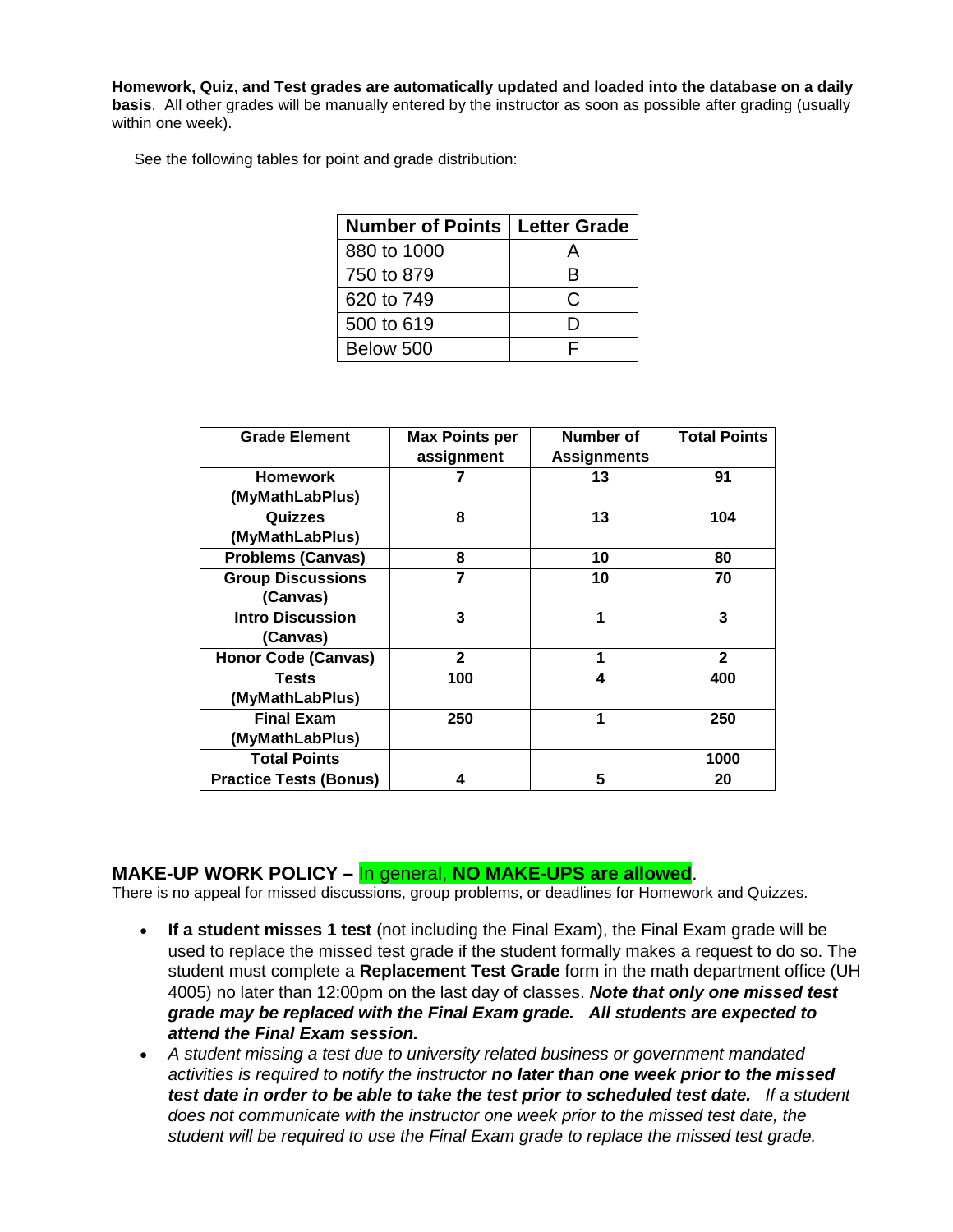# **USEFUL WEBSITES FOR THIS COURSE**

BlazerNet (access to Canvas and MyMathLab Plus): <http://www.uab.edu/blazernet> UAB MA 102 grade: <https://secure.cas.uab.edu/mll/db/> UAB Department of Mathematics (see Student Resources): <http://www.uab.edu/mathematics>

**Extended Absences**: Attendance is fundamental to course objectives and to the integrity of this course. Courses in the Mathematics Department require a variety of activities that involve interaction with the instructor and/or interaction with other students. Excessive absences and missed assignments seriously jeopardize a student's ability to successfully complete the course. In the event of excessive absences, students should be prepared to officially withdraw from the course through the Registrar's Office. In cases involving medical hardships, military duty, or other serious personal situations after the withdrawal date for a course, the student may participate in the Academic Policy Appeal (accessed and submitted through Blazernet Links/Forms).

## **STUDENT/FACULTY INTERACTION**

Interaction will take place via appointments, email, by telephone (only in case of emergency), and through Announcements.

The student will participate in this course by following the guidelines set forth in this Syllabus and the class Schedule, and any additional information provided by the Course Instructor.

Students are expected to attend all Class and Lab meetings, and to remain in regular contact with the Course Instructor.

Personal communication with the instructor should be done during the Lab meeting or a request for a private meeting should be sent through email.

The Course Instructor will check emails daily and will respond to emails containing questions, comments, and concerns within 24 to 48 hours on weekdays and 48 hours on weekends.

Comments and scores on graded group problems are included in the returned papers. Scores can also be seen on the UAB grade database [\(http://www.uab.edu/mathematics\)](http://www.uab.edu/mathematics). Students are expected to review their grades to make sure they are recorded properly.

## **TECHNICAL SUPPORT INFORMATION**

If technical problems are experienced with **BlazerNet,** students should contact UAB AskIT at <http://uab.edu/it/home/askit> and also inform the instructor.

For help within **Canvas**, students should use the HELP tab at the top right.

If technical problems are experienced with **MyMathLab Plus**, students should log in and click on Help & Support at the top right or go to [http://247pearsoned.custhelp.com/app.](http://247pearsoned.custhelp.com/app) The quickest way to get support is to use the CHAT contact method. Students should also inform the instructor.

Some troubleshooting tips for problems with MyMathLab Plus:

- **Close the browser** and start again by logging into BlazerNet.
- **Try another browser** if yours doesn't work. Install and use only supported browsers.
- You can only ACCESS YOUR COURSE through BlazerNet. **No other login pages will work**.
- If nothing works, contact Pearson's technical support via CHAT.
- Have a back-up plan. Make arrangements to work in the MLL or elsewhere in advance.
- **Email the instructor** if you have problems. He/she might be able to help.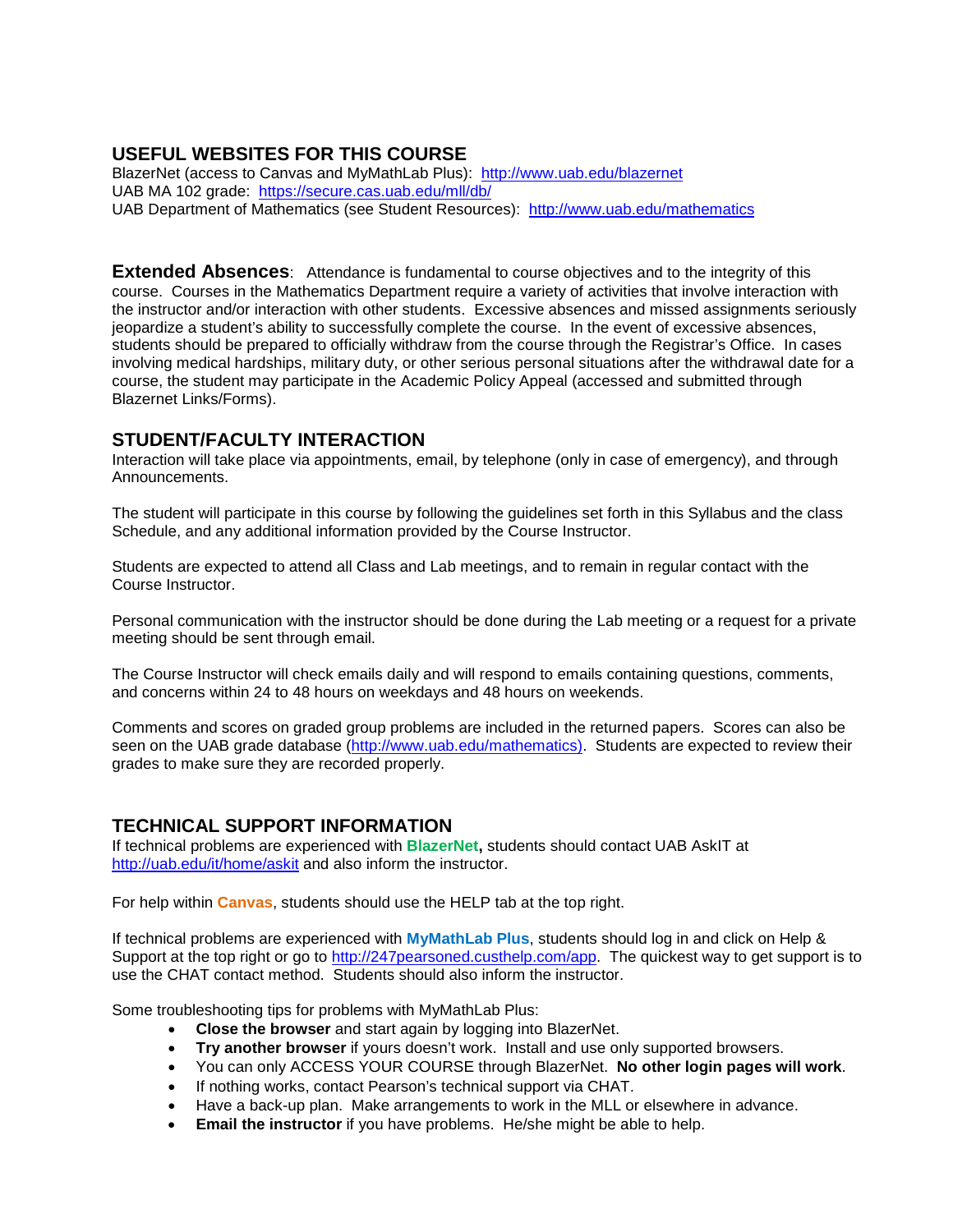**NON-HARASSMENT, HOSTILE WORK/CLASS ENVIRONMENT –** The UAB College of Arts and Sciences expects students to treat fellow students, their Course Instructors, other UAB faculty, and staff as adults and with respect. No form of hostile environment or harassment will be tolerated by any student or employee. In this class we will only use constructive criticism and will work to build a community of lifelong learners.

## **ADAPTIVE NEEDS (ADA)** – **ADA CONSIDERATIONS**

The UAB office of Disability Support Services approves special accommodations to students who qualify. The UAB DSS office can be contacted by telephone: 934-4205 or by email: [dss@uab.edu.](mailto:dss@uab.edu) Students who have DSS-approved accommodations must notify the instructor as soon as possible and make arrangements to meet to discuss the accommodations. No accommodations will be granted until DSS documentation is provided and the student has discussed the accommodations with the instructor. Every reasonable request for accommodation will be met where possible. If a student feels he needs additional consideration, he should contact UAB Disability Support Services at 934-4025 and notify the instructor about the request.

**HONESTY AND PLAGIARISM -** The awarding of a university degree attests that an individual has demonstrated mastery of a significant body of knowledge and skills of substantive value to society. To ensure this, **UAB expects all students to abide by the UAB Academic Honor Code**:

## **The UAB Academic Honor Code**

UAB expects all members of its academic community to function according to the highest ethical and professional standards. Students, faculty, and the administration of the institution must be involved to ensure this quality of academic conduct. Academic misconduct undermines the purpose of education. Such behavior is a serious violation of the trust that must exist among faculty and students for a university to nurture intellectual growth and development. Academic misconduct can generally be defined as all acts of dishonesty in an academic or related matter.

Academic dishonesty includes, but is not limited to, the following categories of behavior:

**ABETTING** is helping another student commit an act of academic dishonesty. *Allowing someone to copy your quiz answers or use your work as their own are examples of abetting.*

**CHEATING** is the unauthorized use or attempted use of unauthorized materials, information, study aids, the work of others, or computer-related information. *Getting someone to do your HW or to take your quizzes are examples of cheating.*

**PLAGIARISM** means claiming as your own the ideas, words, data, computer programs, creative compositions, artwork, etc., done by someone else. Examples include improper citation of referenced works, the use of commercially available scholarly papers, failure to cite sources, or *copying another person's ideas*.

**FABRICATION** means presenting falsified data, citations, or quotations as genuine.

**MISREPRESENTATION** is falsification, alteration, or the misstatement of the contents of documents, academic work, or other materials related to academic matters, including work substantially done for one class as work done for another without receiving prior approval from the instructor.

Violations of the UAB Academic Honor Code are punishable by a range of penalties, from receiving a failing grade on an assignment to an F in the course to dismissal. Any course grade of F for academic misconduct supersedes any other grade or notation for that class. Withdrawal from a course while a possible violation of the Academic Honor Code is under review will not preclude the assignment of a course grade that appropriately reflects the student's performance prior to withdrawal if the violation is substantiated.